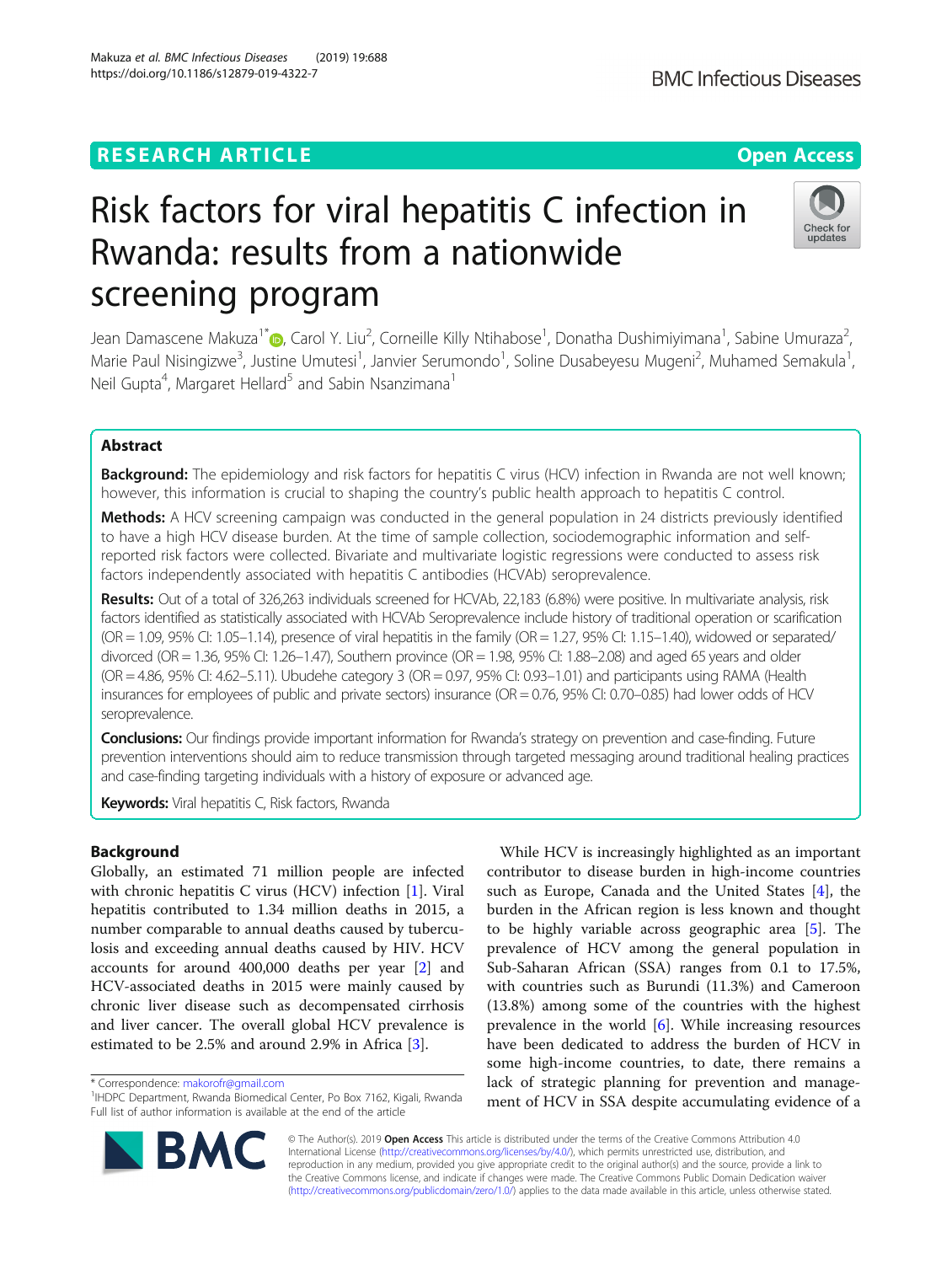significant disease burden [[5\]](#page-8-0). The lack of a coordinated response among countries in SSA has further led to uncertainties on HCV prevalence and its variations across sociodemographic and geographic factors. Moreover, few studies in SSA have quantified the prevalence of past-exposures to known risk factors. The association between such risk factors and HCV infection and those studies were conducted only on specific groups, such as people living with HIV and MSM [[7,](#page-8-0) [8](#page-8-0)] rather than the general population.

In Rwanda, the prevalence of HCV is not well known among the general population. Recent studies conducted in specific population groups have found the prevalence of anti-HCV (HCVAb), a marker for exposure to HCV, to be between 4.3–4.7% among people living with HIV (PLHIV) and 2.6% among pregnant women [[9,](#page-9-0) [10](#page-9-0)]. Among these studies none have assessed risk factors for HCV in Rwanda.

In addition to uncertainties around HCVAb prevalence, risk factors for HCV infection in Rwanda have not been quantified on a national scale. Globally, older age, occupational risk of and being exposed to blood productsor individuals exposed to body piercings were shown to be risk factors for HCV [\[10](#page-9-0)–[13\]](#page-9-0). In Africa, a systematic review yielded a wide range of high risk populations including, individuals infected with HIV, patients on hemodialysis, patients with history of blood transfusions, health care workers after needle stick injuries and sexually active adults with multiple partners [[6\]](#page-8-0).

Rwanda recently announced an ambitious campaign to eliminate HCV. Understanding the HCV prevalence and current drivers of transmission will be crucial to guiding more efficient screening campaigns and implementing preventative activities to reduce population exposure to major routes of transmission. This study reports on the results from an HCV screening campaign conducted by the Government of Rwanda including the risk factors most likely contributing to the HCV Ab Seroprevalence in Rwanda.

## Methods

## Study design

The study consists of a secondary analysis of cross-sectional data collected during the 2018 screening campaign for HCV. All data used for analysis were collected at the time of viral hepatitis screening through use of a standardized laboratory request form which contained sociodemographic, comorbidities and viral hepatitis risk factors characteristics.

#### Study population and recruitment of participants

In response to the global and regional urgency to address HCV and improve understanding around HCV epidemiology, the Rwanda Biomedical Center (RBC) and partners prepared screening campaigns to identify infected patients to be linked to a free of charge treatment. In 2018, campaigns were specifically conducted in districts previously found to have higher prevalence of HCV among the general population and targeted individuals aged 25 years old and above from districts in Southern, Eastern and Northern Provinces previously found to have higher prevalence. The study population consists of voluntary participants of the 2018 campaigns. People who were not Rwandan by nationality or under 25 years old were excluded. Screening campaigns were conducted between March to October 2018 for 2 weeks in each district. Community awareness for viral hepatitis screening was done by radio advertisements and with the help of community health workers before and during the screening period. Individuals who belonged to targeted demographic groups and attended screening sites (health centers) were screened for HCV and included in the study population of this analysis.

## Data collection procedures

Trained nurses and laboratory technicians, using a laboratory request form to record demographic, clinical, and behavior characteristics, collected samples after verbal consent of participants. Unlike previous campaigns, the 2018 campaign asked individuals about their exposure to a list of known risk factors for HCV including history of undergoing health treatments such as blood transfusions, surgical interventions and traditional operations or scarifications and comorbidities such as TB, diabetes and cancer. Testing was performed at 13 sites across Rwanda using Murex enzyme-linked immunosorbent assays (ELISA) for HCVAb (version 4.0; DiaSorin S.p.A, Italy). A team of laboratory technicians from the National Reference Laboratory supervised all testing activities. When laboratory results were available, the results and the contents of the lab request form were entered into an encrypted database (Microsoft Excel). The database was de-identified for the present study and no persons involved in the analysis of data were able to access the linked database.

## Variables

The primary outcome of interest was HCVAb seroprevalence; it was a binary variable of either positive or negative as determined by the ELISA test. Independent variables included age. Age was considered as continuous variable during analysis then categorized into five groups: less than 35 years old, 35–44 years old, 45–54 years old, 55–64 years old and over 65 years old. Then sex, screening district, marital status and socioeconomic status (Ubudehe category). Ubudehe is a development programme whereby citizens are placed into different socioeconomic categories. The lowest socioeconomic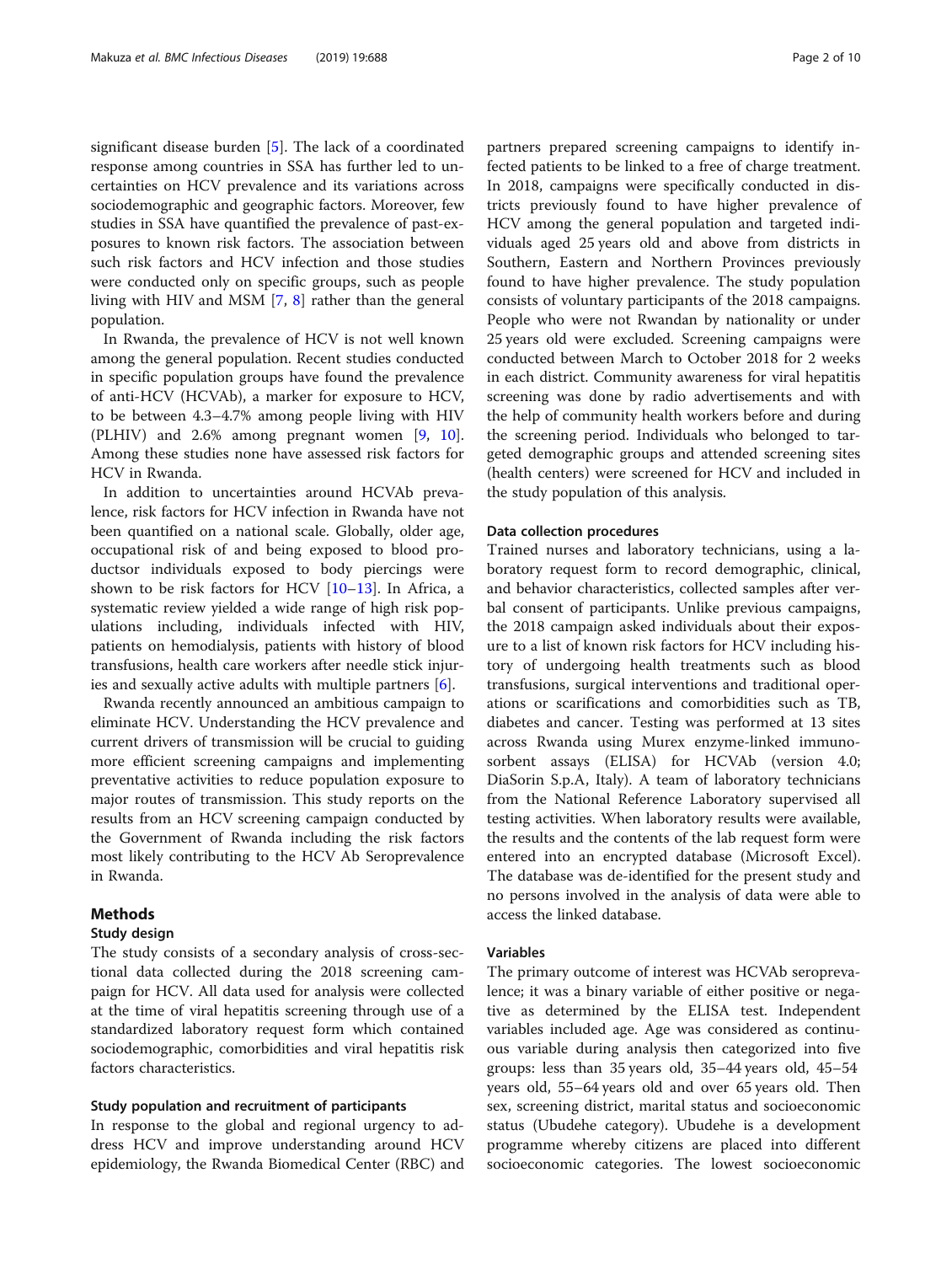category is 1 and the highest is 4. Socioeconomic status was defined in accordance with the updated Ubudehe category by the Ministry of Local Government of Rwanda (MINALOC) [\[14](#page-9-0)]. The households that consume less than Rwandan Francs (RWF) 105,064 [equivalent to USD 120] per year are classified in Ubudehe Category 1 (poorest category), which includes people without houses and those affected by food insecurity. Households that consume between RWF 105,064 and RWF 159,375 (exclusively) [equivalent to USD 180] per year are in Ubudehe Category 2, which includes households subsisting on manual labor or temporary employment and those capable of renting or owning their own houses. Categories 1 and 2 receive government assistance. Households that consume more than or equal to RWF 159,375 are classified in Ubudehe Category 3 and 4 [\[15](#page-9-0)]. These categories are not considered poor and do not receive government assistance. Category 3 includes wealthy farmers and investors while Category 4 includes large business owners and highly ranked government officials [\[16](#page-9-0)]. For health insurance, only community-based health insurance (Mutuelle), la Rwandaise Assurance Maladie (RAMA), and Medical Military Insurance (MMI) were categorized separately; all other insurances were categorized as "private insurances". The RAMA health insurance is a privately operated health insurance available to individuals formally employed in the both the public and private sectors. Marital status was categorized into three groups of married, single and widowed, separated or divorced. HIV status as well as comorbidities and exposures to HCV risk factors were self-reported. Self-reported comorbidities assessed included high blood pressure (HBP), diabetes, chronic renal failure (CRF), cancer, tuberculosis (TB). Risk factors assessed that were associated with parenteral routes of transmission included history of health facility-based surgical operation, traditional surgical operation and transfusion. Traditional surgical operation practices are defined as scarifications, male circumcision, tattoos, traditional dental extraction or uvulectomy done by a community member or traditional practitioner. Other risk factors assessed were number of sexual partners and self-reported presence of diagnosed viral hepatitis in a family member.

## Statistical methods & data analysis

Data was de-identified and after data cleaning, data were transferred and analyzed using SPSS version 20.0. Pearson Chi-square tests were used to test for association between HCVAb seroprevalence and other categorical or binary variables. Potential determinants of HCV infection were assessed in bivariate and multivariable models using logistic regressions with HCVAb seroprevalence as the outcome variable. Multivariate analysis was used to

determine socio-demographic, behavioral and clinical factors that were independently associated with HCVAb Seroprevalence.

All variables in bivariate analyses were considered for inclusion in multivariate regression model if their inclusion was conceptually logical. Variables that were not significant were eliminated using backward stepwise method, variables were removed based on P-value producing a final model that could determine independent association between variables and HCV infection. Interaction between age and comorbidities were checked in the final multivariate model.

## Ethics

The RBC of HIV/AIDS, STIs and Other Blood Borne Infections maintains the routinely collected program data analyzed for this study. The Medical Research Council of Rwanda governed the ethical procedures for the collection of these data and we obtained the authorization from the Ministry of Health to host the activities at different sites. The approval for utilization of data was obtained by Rwanda Biomedical Center (No 2407/RBC/2019).

## Results

## Study population

The total number of individuals screened was 327,383; 326,263 (99.7%) received their results of which 22,183 (6.8%) screened positive for HCVAb. There were 1120 (0.3%) individuals without results due to drop-out??, insufficient blood sample, or indeterminate result. Sociodemographic characteristics of the study population are shown in Table [1.](#page-3-0) The mean age of participants was 44.8 years. There were 145,537 (45.8%) individuals older than 45 years of age, 224,382 (68.8%) whom were female, and 247,437 (77.5%) whom were married. 149,092 (45.5%) were in Ubudehe category 3. The vast majority of participants 303,206 (93.6%) were using communitybased health insurance (Mutuelle). The province with the highest number of individuals screened was Eastern Province where 110,337 (35.0%) of participants were screened.

Table [2](#page-4-0) shows self-reported clinical characteristics and historical exposures of participants. Among comorbidities, 1867 (0.6%) reported diabetes, 9510 (2.9%) reported high blood pressure (HBP), 578 (0.2%) reported chronic renal failure (CRF), 293 (0.2%) reported cancer, 6597 (2%) reported HIV-positive status, and 338 (0.1%) reported a history of tuberculosis. Among self-reported historical exposures to risk factors, 17,876 (5.6%) were surgically operated upon at least once, 5350 (1.6%) received a blood transfusion at least once, 54,097 (16.6%) had history of a traditional surgical practice, 8755 (2.7%) had multiple sex partners (either current or historical), and 6190 (1.9%) had a family member diagnosed with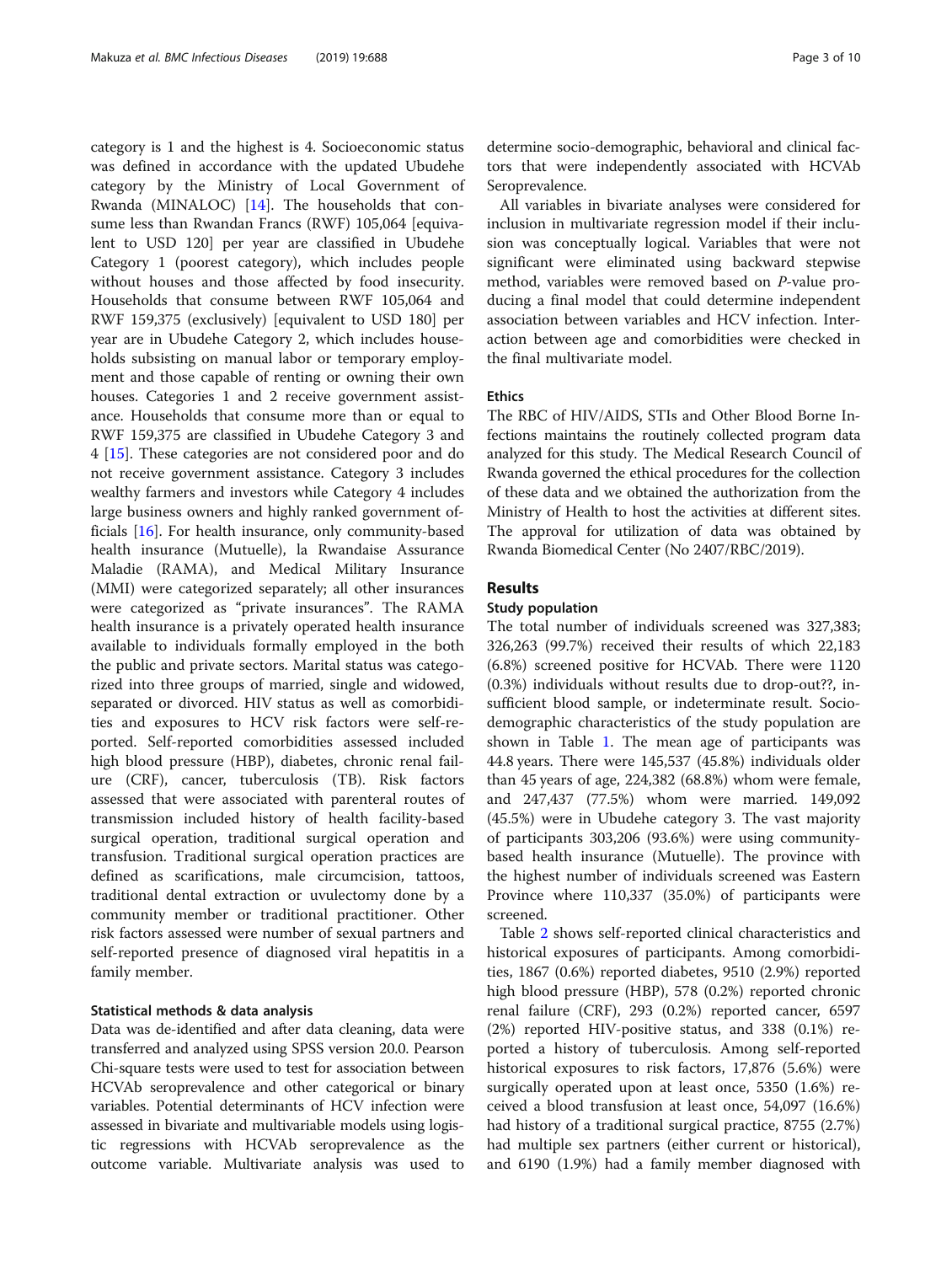| Characteristics                       | Number of participants(%)<br>HCV Ab positive by Characteristics(%) |              | HCV Ab negative by Characteristics(%) |  |  |
|---------------------------------------|--------------------------------------------------------------------|--------------|---------------------------------------|--|--|
| Gender( $N = 326,175$ )               |                                                                    |              |                                       |  |  |
| Female                                | 224,382 (68.8)                                                     | 15,431 (6.9) | 208,951 (93.1)                        |  |  |
| Male                                  | 101,793 (31.2)                                                     | 6651 (6.6)   | 95,142 (93.4)                         |  |  |
| Age group( $N = 317,431$ )            |                                                                    |              |                                       |  |  |
| < 35 years old                        | 92,243 (29.1)                                                      | 3396 (3.7)   | 88,847 (96.3)                         |  |  |
| 35-44 years old                       | 79,651 (25.1)                                                      | 3427 (4.3)   | 76,224 (95.7)                         |  |  |
| 45-54 years old                       | 61,905 (19.5)                                                      | 3516 (5.7)   | 58,389 (94.3)                         |  |  |
| 55-64 years old                       | 50,556 (15.9)                                                      | 4674 (9.3)   | 45,882 (90.7)                         |  |  |
| 65 years old and above                | 33,076 (10.4)                                                      | 6458 (19.6)  | 26,618 (80.4)                         |  |  |
| Marital status( $N = 319,302$ )       |                                                                    |              |                                       |  |  |
| Married                               | 247,437 (77.5)                                                     | 1030 (3.7)   | 23,713 (96.3)                         |  |  |
| Single                                | 28,188 (8.8)                                                       | 15,266 (6.2) | 12,922 (93.8)                         |  |  |
| Widow, Divorced and Separated         | 43,677 (13.7)                                                      | 4866 (11.2)  | 38,811 (88.8)                         |  |  |
| Ubudehe category( $N = 318,855$ )     |                                                                    |              |                                       |  |  |
| Category 1                            | 49,886 (15.6)                                                      | 4462 (9.0)   | 45,424 (91.0)                         |  |  |
| Category 2                            | 119,643 (36.5)                                                     | 8034 (6.7)   | 111,609 (93.3)                        |  |  |
| Category 3                            | 149,092 (45.5)                                                     | 9097 (6.1)   | 139,995 (93.9)                        |  |  |
| Category 4                            | 234(0.1)                                                           | 17(7.3)      | 217 (92.7)                            |  |  |
| Health Insurance( $N = 323,953$ )     |                                                                    |              |                                       |  |  |
| Mutuelle                              | 303,206 (93.6)                                                     | 21,095 (7.0) | 282,111 (93.0)                        |  |  |
| RAMA                                  | 14,708 (4.5)                                                       | 515(3.5)     | 14,193 (96.5)                         |  |  |
| MMI                                   | 2574 (0.8)                                                         | 78 (3.0)     | 2496 (97.0)                           |  |  |
| Other private insurances              | 3465 (1.1)                                                         | 218(6.3)     | 3247 (93.7)                           |  |  |
| Province of screening $(N = 315,040)$ |                                                                    |              |                                       |  |  |
| East                                  | 110,337 (35.0)                                                     | 3313 (5.0)   | 107,024 (95.0)                        |  |  |
| North                                 | 65,824 (20.9)                                                      | 5277 (5.9)   | 60,547 (94.1)                         |  |  |
| West                                  | 89,885 (28.5)                                                      | 5880 (12.0)  | 84,005 (88.0)                         |  |  |
| South                                 | 48,994 (15.6)                                                      | 7264 (6.6)   | 41,730 (93.4)                         |  |  |

<span id="page-3-0"></span>Table 1 General characteristics of participants

viral hepatitis. Among all variables, no variables had > 5% missing values.

In the multivariate analysis as shown in Table [3,](#page-5-0) being a male was statistically associated with HCVAb Seroprevalence [adjusted-OR  $(aOR) = 1.06$ ,  $95\%CI:(1.03-1.10)$ ]. Age greater than 65 years old  $[aOR = 4.87, 95\% CI:(4.62-5.11)],$  and widowed/ separated and divorced marital status [aOR = 1.36, 95%CI:(1.26–1.47)] were both associated with HCV Ab Seroprevalence. Having RAMA as health insurance had lower odds of HCVAb seroprevalence compared to those on Community based health insurance [aOR = 0.78, 95%CI:(0.70– 0.85)] and being in Ubudehe Category 3 and 4 had lower odds of HCVAB seroprevalence than being in Ubudehe category 1 [aOR = 0.92 95%CI:(0.88–0.96)]. Relative to the Northern Province, all other provinces had a significantly higher seroprevalence in the Western Province, Southern Province and Eastern Province [aOR = 1.37, 95%CI:(1.31– 1.43)]. Self-reported co-morbidities found to be associated with HCVAb prevalence included high blood pressure  $(aOR = 1.95\% CI:(1.13-1.31)]$  and CRF  $(aOR = 1.29, 95\% CI:$ (1.16–1.44)]. Self-reported risk factors associated with HCVAb prevalence were history of traditional surgical practices ( $aOR = 1.09$ ,  $95\%CI:(1.05-1.14)$ ] and history of a family member diagnosed with viral hepatitis (aOR = 1.27, 95%CI:  $(1.15-1.40)$ ].

## **Discussion**

This study is the first national-level study in Rwanda to assess risk factors for HCV using the country's seroprevalence survey for HCV exposure (HCVAb). The national-level coverage and large sample size contribute to the strength of our findings. To our knowledge this is the first study to assess risk factors associated with HCVAb prevalence in a nationallyrepresentative screening program for members of the general population in SSA.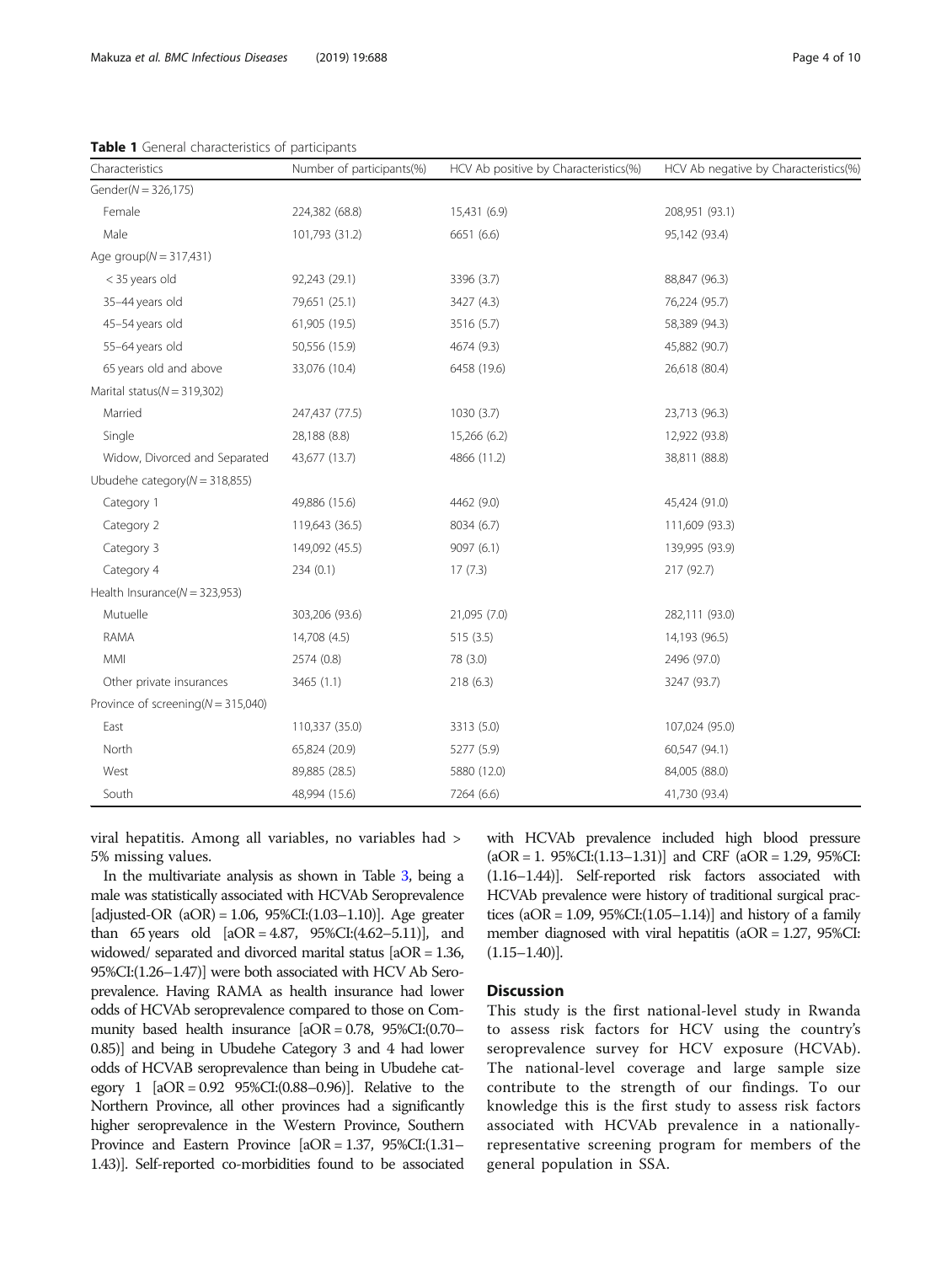<span id="page-4-0"></span>

| <b>Table 2</b> Distribution of potential self-reported risk factors for hepatitis C that were assessed in the analysis |  |
|------------------------------------------------------------------------------------------------------------------------|--|
|------------------------------------------------------------------------------------------------------------------------|--|

| Characteristics                          | Number of participants(%)                                | HCV Ab positive by Characteristics(%) | HCV Ab negative by Characteristics(%) |
|------------------------------------------|----------------------------------------------------------|---------------------------------------|---------------------------------------|
| Suffering from Diabetes( $N = 326,926$ ) |                                                          |                                       |                                       |
| No                                       | 325,059 (99.4)                                           | 21,961 (6.8)                          | 303,098 (93.2)                        |
| Yes                                      | 1867 (0.6)                                               | 182 (9.8)                             | 1685 (91.2)                           |
| Suffering from HBP ( $N = 326,931$ )     |                                                          |                                       |                                       |
| No                                       | 317,421 (97.1)                                           | 21,054 (6.7)                          | 296,367 (93.3)                        |
| Yes                                      | 9510 (2.9)                                               | 1090 (11.5)                           | 8420 (88.5)                           |
| Suffering from $CRF(N = 326,930)$        |                                                          |                                       |                                       |
| No                                       | 326,323 (99.8)                                           | 21,692 (6.7)                          | 10,940 (93.3)                         |
| Yes                                      | 578 (0.2)                                                | 452 (10.9)                            | 126 (89.1)                            |
| Suffering from Cancer ( $N = 326,901$ )  |                                                          |                                       |                                       |
| No                                       | 32,016 (99.8)                                            | 22,079 (6.8)                          | 9937 (93.2)                           |
| Yes                                      | 293 (0.2)                                                | 63 (10.9)                             | 230 (89.1)                            |
| $HIV$ status ( $N = 326,913$ )           |                                                          |                                       |                                       |
| Negative                                 | 320,316 (98.0)                                           | 21,673 (6.8)                          | 298,643 (93.2)                        |
| Yes                                      | 6597 (2.0)                                               | 470 (7.1)                             | 6127 (92.9)                           |
| Ever had $TB(N = 326,919)$               |                                                          |                                       |                                       |
| No                                       | 326,581 (99.9)                                           | 22,108 (6.8)                          | 304,473 (93.2)                        |
| Yes                                      | 338 (0.1)                                                | 36 (10.7)                             | 302 (89.3)                            |
| Ever been operated( $N = 326,913$ )      |                                                          |                                       |                                       |
| No                                       | 309,037 (94.4)                                           | 20,916 (6.8)                          | 288,121 (93.2)                        |
| Yes                                      | 17,876 (5.6)                                             | 1225 (6.9)                            | 16,651 (93.1)                         |
| Ever been transfused( $N = 326,922$ )    |                                                          |                                       |                                       |
| No                                       | 321,572                                                  | 21,691 (6.8)                          | 299,881 (93.2)                        |
| Yes                                      | 5350 (1.6)                                               | 452 (8.5)                             | 4898 (91.5)                           |
|                                          | Traditional operation and scarification( $N = 326,652$ ) |                                       |                                       |
| No                                       | 272,555 (83.4)                                           | 18,047 (6.6)                          | 254,508 (93.4)                        |
| Yes                                      | 54,097 (16.6)                                            | 4089 (7.6)                            | 50,008 (92.4)                         |
|                                          | Having more than 1 sexual partner( $N = 326,785$ )       |                                       |                                       |
| No                                       | 318,030 (97.3)                                           | 21,601 (6.8)                          | 296,429 (93.2)                        |
| Yes                                      | 8755 (2.7)                                               | 538 (6.2)                             | 8217 (93.8)                           |
|                                          | Viral Hepatitis in the family $(N = 326,882)$            |                                       |                                       |
| No                                       | 320,692 (98.1)                                           | 21,609 (6.8)                          | 299,083 (93.2)                        |
| Yes                                      | 6190 (1.9)                                               | 531 (8.6)                             | 5659 (91.4)                           |

Compared to previous studies conducted in Rwanda among PLHIV and pregnant women that produced prevalence estimates of 4.6 and 2.6% respectively [\[9](#page-9-0), [10](#page-9-0)], the HCVAb seroprevalence estimated by this study is 6.8%. The likely explanation for this higher prevalence is the strategic decision by the campaign to target older individuals and the self-selected nature of voluntary participants where individuals who had reason to suspect that they had viral hepatitis may have come forward for testing. Factors associated with being HCVAb positive following adjusted analysis included older age with 0.1% of risk of developing HCV every year for each participant, lower socioeconomic status, geographic variation, family history of HCV and exposures to traditional surgical operations. Associations between HCV infection and both family history of HCV and exposures to traditional surgical operations remained significant after adjusting for age.

Traditional scarifications and operations, though heavily discouraged, are still widely prevalent in informal healthcare practices in Rwanda. Although data on frequency of traditional surgical practices in Rwanda is limited, the Rwanda Demographic Health Survey 2015 reported that 8.5% of circumcisions for people between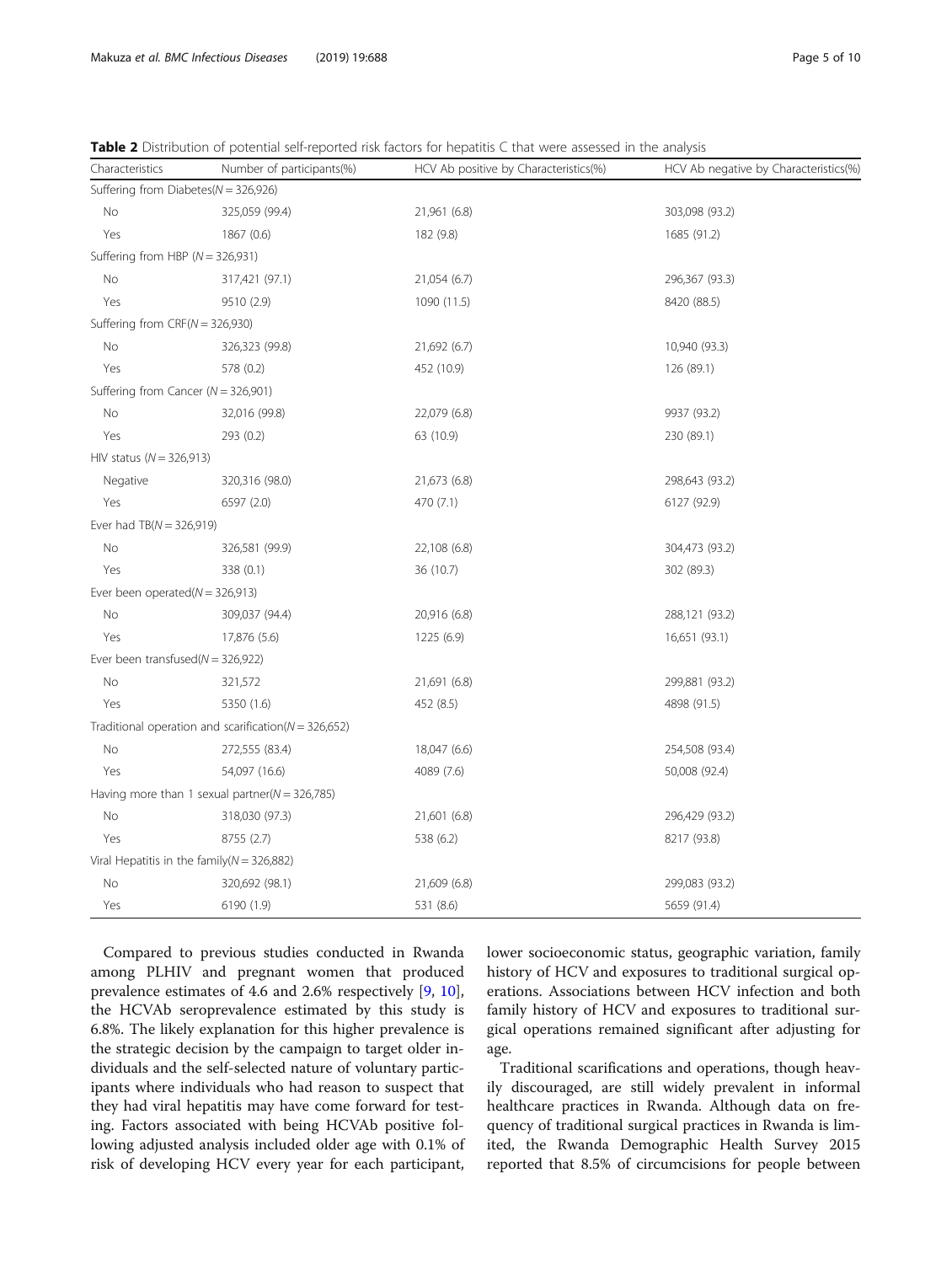## <span id="page-5-0"></span>Table 3 Prevalence of HCV according to different characteristics among participants

| Characteristics                          | Number of<br>participants | $\ensuremath{\mathsf{HCV}}$<br>positive(%) | Bivariate analysis |                 |            | Multi-variable analysis  |                 |            |
|------------------------------------------|---------------------------|--------------------------------------------|--------------------|-----------------|------------|--------------------------|-----------------|------------|
|                                          |                           |                                            | OR                 | $(95\%CI)$      | $P$ -value | OR                       | (95%CI)         | $P$ -value |
| Gender( $N = 325,078$ )                  |                           |                                            |                    |                 |            |                          |                 |            |
| Female                                   | 223,627                   | 15,431 (6.9)                               | $\mathbf{1}$       |                 |            | $\mathbf{1}$             |                 |            |
| Male                                     | 101,451                   | 6651 (6.6)                                 | 0.95               | $(0.92 - 0.98)$ | < 0.001    | 1.06                     | $(1.03 - 1.10)$ | < 0.001    |
| Age group( $N = 316,336$ )               |                           |                                            |                    |                 |            |                          |                 |            |
| < 35 years old                           | 91,922                    | 3396 (3.7)                                 | $\mathbf{1}$       |                 |            | $\mathbf{1}$             |                 |            |
| 35-44 years old                          | 79,337                    | 3427 (4.3)                                 | 1.18               | $(1.12 - 1.24)$ | < 0.001    | 1.11                     | $(1.05 - 1.17)$ | < 0.001    |
| 45-54 years old                          | 61,733                    | 3516 (5.7)                                 | 1.57               | $(1.50 - 1.65)$ | < 0.001    | 1.30                     | $(1.23 - 1.37)$ | < 0.001    |
| 55-64 years old                          | 50,379                    | 4674 (9.3)                                 | 2.67               | $(2.55 - 2.79)$ | < 0.001    | 2.11                     | $(2.00 - 2.22)$ | < 0.001    |
| 65 years old and above                   | 32,965                    | 6458 (19.6)                                | 6.35               | $(6.08 - 6.64)$ | < 0.001    | 4.86                     | $(4.62 - 5.11)$ | < 0.001    |
| Marital status ( $N = 318,211$ )         |                           |                                            |                    |                 |            |                          |                 |            |
| Single                                   | 28,105                    | 1030 (3.7)                                 | $\mathbf{1}$       |                 |            | $\mathbf{1}$             |                 |            |
| Married                                  | 246,593                   | 15,266 (6.2)                               | 1.74               | $(1.63 - 1.85)$ | < 0.001    | 1.152                    | $(1.07 - 1.24)$ | < 0.001    |
| Widow, separated and divorced            | 43,513                    | 4866 (11.2)                                | 3.31               | $(3.09 - 3.55)$ | < 0.001    | 1.36                     | $(1.26 - 1.47)$ | < 0.001    |
| Ubudehe category( $N = 318,784$ )        |                           |                                            |                    |                 |            |                          |                 |            |
| Category 1                               | 49,767                    | 4462 (9.0)                                 | $\mathbf{1}$       |                 |            | $\mathbf{1}$             |                 |            |
| Category 2                               | 119,347                   | 8034 (6.7)                                 | 0.73               | $(0.71 - 0.76)$ | < 0.001    | 0.97                     | $(0.93 - 1.01)$ | 0.112      |
| Category 3 and 4                         | 148,686                   | 9114(6.1)                                  | 0.66               | $(0.64 - 0.69)$ | < 0.001    | 0.92                     | $(0.88 - 0.96)$ | < 0.001    |
| Health Insurance( $N = 322,856$ )        |                           |                                            |                    |                 |            |                          |                 |            |
| Mutuelle                                 | 302,152                   | 21,095 (7.0)                               | 1                  |                 |            | $\mathbf{1}$             |                 |            |
| <b>RAMA</b>                              | 14,673                    | 515 (3.5)                                  | 0.49               | $(0.44 - 0.53)$ | < 0.001    | 0.775                    | $(0.70 - 0.85)$ | < 0.001    |
| MMI                                      | 2570                      | 78 (3.0)                                   | 0.42               | $(0.33 - 0.52)$ | < 0.001    | 0.804                    | $(0.63 - 1.02)$ | 0.08       |
| Other private insurances                 | 3436                      | 218 (6.3)                                  | 0.90               | $(0.78 - 1.03)$ | 0.12       | 1.06                     | $(0.91 - 1.23)$ | 0.47       |
| Province of screening( $N = 313,945$ )   |                           |                                            |                    |                 |            |                          |                 |            |
| North                                    | 65,804                    | 3313 (5.0)                                 | 1                  |                 |            | 1                        |                 |            |
| West                                     | 89,767                    | 5277 (5.9)                                 | 1.18               | $(1.13 - 1.23)$ | < 0.001    | 1.19                     | $(1.14 - 1.25)$ | < 0.001    |
| South                                    | 48,976                    | 5880 (12.0)                                | 2.57               | $(2.46 - 2.69)$ | < 0.001    | 1.98                     | $(1.88 - 2.08)$ | < 0.001    |
| East                                     | 109,398                   | 7264 (6.6)                                 | 1.34               | $(1.40 - 1.50)$ | < 0.001    | 1.37                     | $(1.31 - 1.43)$ | < 0.001    |
| Suffering from Diabetes( $N = 325,829$ ) |                           |                                            |                    |                 |            |                          |                 |            |
| No                                       | 323,971                   | 21,961 (6.8)                               | 1.00               |                 |            |                          |                 |            |
| Yes                                      | 1858                      | 182 (9.8)                                  | 1.49               | $(1.28 - 1.74)$ | < 0.001    |                          |                 |            |
| Suffering from HBP ( $N = 325,834$ )     |                           |                                            |                    |                 |            |                          |                 |            |
| No                                       | 316,372                   | 21,054 (6.7)                               | 1.00               |                 |            | 1.00                     |                 |            |
| Yes                                      | 9462                      | 1090 (11.5)                                | 1.83               | $(1.71 - 1.95)$ | < 0.001    | 1.22                     | $(1.13 - 1.31)$ | < 0.001    |
| Suffering from $CRF(N = 325,833)$        |                           |                                            |                    |                 |            |                          |                 |            |
| No                                       | 321,698                   | 21,692 (6.7)                               | 1.00               |                 |            | 1.00                     |                 |            |
| Yes                                      | 4135                      | 452 (10.9)                                 | 1.68               | $(1.54 - 1.87)$ | < 0.001    | 1.29                     | $(1.16 - 1.44)$ | < 0.001    |
| Suffering from Cancer ( $N = 325,804$ )  |                           |                                            |                    |                 |            |                          |                 |            |
| No                                       | 325,228                   | 22,079 (6.8)                               | 1.00               |                 |            |                          |                 |            |
| Yes                                      | 513                       | 63 (10.9)                                  | 1.69               | $(1.30 - 2.19)$ | < 0.001    |                          |                 |            |
| HIV status ( $N = 325,816$ )             |                           |                                            |                    |                 |            |                          |                 |            |
| Negative                                 | 319,234                   | 21,673 (6.8)                               | 1.00               |                 |            | $\overline{\phantom{a}}$ |                 |            |
| Yes                                      | 6582                      | 470 (7.1)                                  | 1.06               | $(0.96 - 1.16)$ | 0.26       | 1.08                     | $(1.05 - 1.32)$ | 0.001      |
| Ever had $TBC(N = 325,822)$              |                           |                                            |                    |                 |            |                          |                 |            |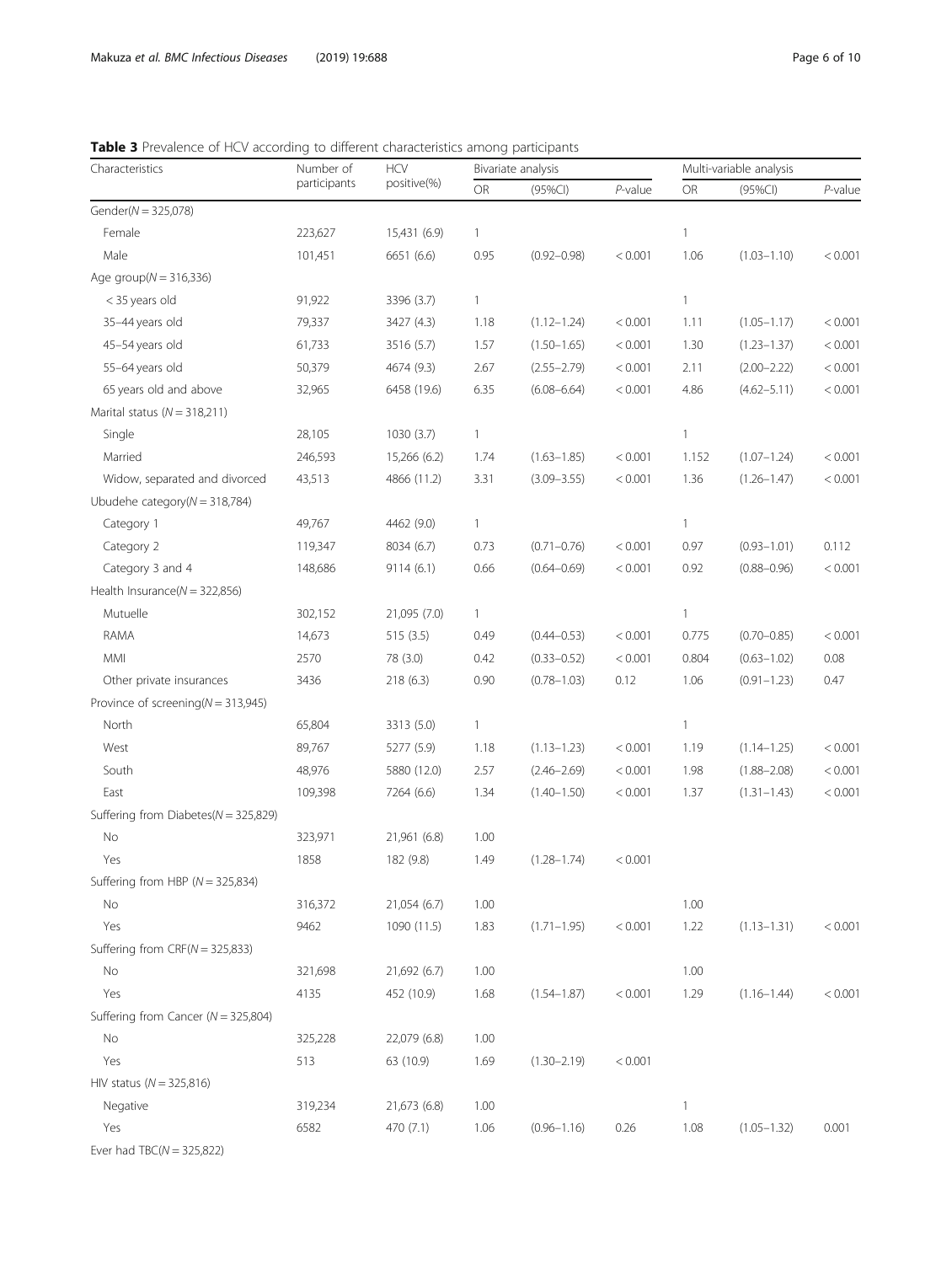Table 3 Prevalence of HCV according to different characteristics among participants (Continued)

| Characteristics                                            | Number of    | <b>HCV</b><br>positive(%) | Bivariate analysis |                 |            | Multi-variable analysis |                 |         |
|------------------------------------------------------------|--------------|---------------------------|--------------------|-----------------|------------|-------------------------|-----------------|---------|
|                                                            | participants |                           | OR                 | $(95\%CI)$      | $P$ -value | OR                      | (95%Cl)         | P-value |
| No                                                         | 325,484      | 22,108 (6.8)              | $1.00\,$           |                 |            |                         |                 |         |
| Yes                                                        | 338          | 36 (10.7)                 | 1.636              | $(1.16 - 2.31)$ | 0.005      |                         |                 |         |
| Ever been operated( $N = 325,816$ )                        |              |                           |                    |                 |            |                         |                 |         |
| No                                                         | 307,980      | 20,916 (6.8)              | 1.00               |                 |            |                         |                 |         |
| Yes                                                        | 17,836       | 1225 (6.9)                | 1.01               | $(0.95 - 1.07)$ | 0.69       |                         |                 |         |
| Ever been transfused( $N = 325,825$ )                      |              |                           |                    |                 |            |                         |                 |         |
| No                                                         | 320,488      | 21,691 (6.8)              | $1.00\,$           |                 |            |                         |                 |         |
| Yes                                                        | 5337         | 452 (8.5)                 | 1.28               | $(1.16 - 1.41)$ | < 0.001    |                         |                 |         |
| Traditional operation and scarifications ( $N = 325,555$ ) |              |                           |                    |                 |            |                         |                 |         |
| No                                                         | 271,590      | 18,047 (6.6)              | 1.00               |                 |            | 1.00                    |                 |         |
| Yes                                                        | 53,965       | 4089 (7.6)                | 1.15               | $(1.11 - 1.19)$ | < 0.001    | 1.09                    | $(1.05 - 1.14)$ | < 0.001 |
| Viral Hepatitis in the family $(N = 325,785)$              |              |                           |                    |                 |            |                         |                 |         |
| No                                                         | 319,616      | 21,609 (6.8)              | $1.00\,$           |                 |            | 1.00                    |                 |         |
| Yes                                                        | 6169         | 531 (8.6)                 | 1.30               | $(1.19 - 1.42)$ | < 0.001    | 1.27                    | $(1.15 - 1.40)$ | < 0.001 |
| Interaction Age_HBP(N = 326,263)                           |              |                           |                    |                 |            |                         |                 |         |
| < 35 years old                                             | 317,891      | 21,669 (6.4)              | $\mathbf{1}$       |                 |            | $\mathbf{1}$            |                 |         |
| 35-44 years old                                            | 1418         | 80 (5.6)                  | 0.84               | $(0.67 - 1.05)$ | 0.12       | 1.14                    | $(0.80 - 1.61)$ | 0.46    |
| 45-54 years old                                            | 1880         | 111(5.9)                  | 0.88               | $(0.73 - 1.07)$ | 0.19       | 1.27                    | $(1.01 - 1.61)$ | 0.05    |
| 55-64 years old                                            | 2606         | 276 (10.6)                | 1.66               | $(1.46 - 1.83)$ | < 0.001    | 1.04                    | $(0.85 - 1.27)$ | 0.71    |
| 65 years old and above                                     | 2468         | 574 (22.2)                | 3.99               | $(3.62 - 4.39)$ | < 0.001    | 1.18                    | $(1.06 - 1.30)$ | 0.002   |
| Interaction Age $_CRF(N = 326,263)$                        |              |                           |                    |                 |            |                         |                 |         |
| < 35 years old                                             | 322,909      | 21,788 (3.7)              | $\mathbf{1}$       |                 |            | 1                       |                 |         |
| 35-44 years old                                            | 767          | 48 (6.3)                  | 0.13               | $(0.09 - 0.20)$ | < 0.001    | 1.32                    | $(0.97 - 1.81)$ | 0.08    |
| 45-54 years old                                            | 765          | 56 (7.3)                  | 0.21               | $(0.15 - 0.29)$ | < 0.001    | 1.38                    | $(1.01 - 1.61)$ | 0.03    |
| 55-64 years old                                            | 1069         | 129 (12.1)                | 0.25               | $(0.18 - 0.34)$ | < 0.001    | 1.26                    | $(1.04 - 1.54)$ | 0.02    |
| 65 years old and above                                     | 753          | 183 (24.3)                | 0.43               | $(0.33 - 0.55)$ | < 0.001    | 1.24                    | $(1.03 - 1.50)$ | 0.02    |
| Interaction Age $_HW(N = 326,263)$                         |              |                           |                    |                 |            |                         |                 |         |
| < 35 years old                                             | 321,031      | 21,801 (6.8)              | $\mathbf{1}$       |                 |            | $\mathbf{1}$            |                 |         |
| 35-44 years old                                            | 1940         | 119(6.1)                  | 1.00               | $(0.80 - 1.26)$ | 0.97       | 1.36                    | $(1.12 - 1.65)$ | 0.00    |
| 45-54 years old                                            | 1920         | 101(5.3)                  | 0.76               | $(0.62 - 0.93)$ | 0.01       | 0.89                    | $(0.73 - 1.10)$ | 0.29    |
| 55-64 years old                                            | 1023         | 92 (9.0)                  | 1.36               | $(1.09 - 1.68)$ | 0.01       | 0.93                    | $(0.75 - 1.16)$ | 0.53    |
| 65 years old and above                                     | 349          | 70 (20.1)                 | 3.44               | $(2.65 - 4.48)$ | < 0.001    | 1.01                    | $(0.77 - 1.32)$ | 0.94    |

15 and 59 years old were performed by traditional practitioners or a family friend [\[17\]](#page-9-0). Collectively, these findings suggest a need for interventions targeted to traditional healers such as increasing population awareness on the risks of traditional cuttings for infectious disease transmission. The Ministry of Health and RBC strongly advise individuals in Rwanda to seek health advice from official health facilities rather than traditional healers. Our findings add further evidence to the potential harm of unregulated traditional practices.

Although the most frequently discussed transmission routes for HCV are parenteral, there has also been much debate on the impact of household exposure on HCV transmission [[18](#page-9-0)]. Our study found an association between familial history of viral hepatitis and HCVAb prevalence. Previous observational studies have reported clustering of cases within households and documented evidence of higher disease prevalence among individuals with an infected family member compared to the general population [[19](#page-9-0)–[22](#page-9-0)]. Moreover, a recent cross-sectional survey of HCV patients conducted in China showed that long term exposure to an infected family member was associated with infection  $[23]$  $[23]$  $[23]$ , an indication that a constant exposure to low-risk transmission routes such as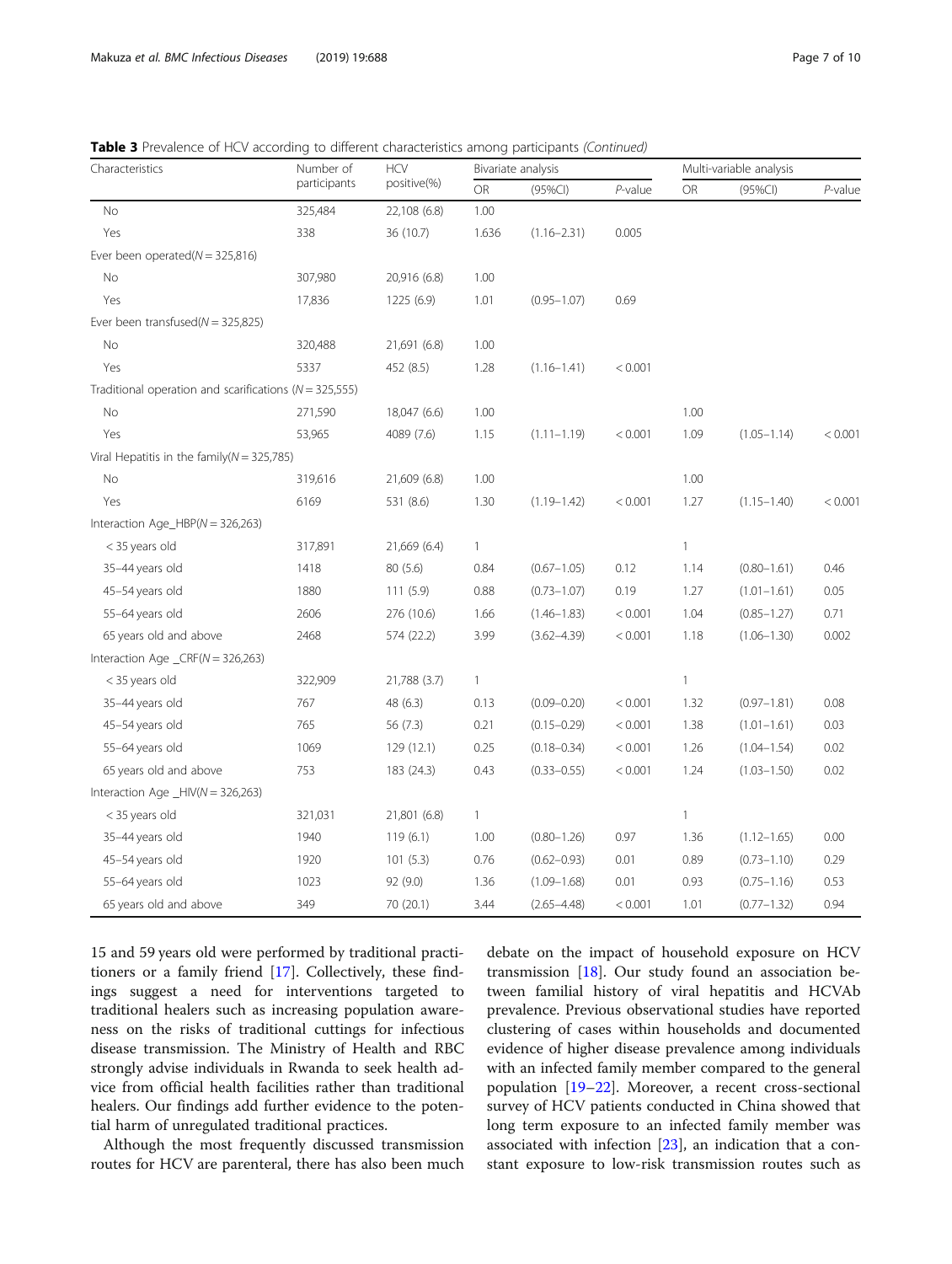razors, tooth brushes and nail clippers could still contribute to infection. However, another plausible explanation for our findings is that members of the same household could be exposed to the same external risk factors. For example, family members visiting the same traditional medicine practitioner with unsafe needle practices may have an elevated risk for infection. Given low awareness among the population on potential risk of transmission of HCV within households, patients with HCV should be counselled on prevention of disease transmission to their cohabitants. Cohabitants should be offered the option of receiving HCV counseling and undergoing HCV testing.

Similar to other studies conducted in Rwanda on people living with HIV and on pregnant women [[9,](#page-9-0) [10](#page-9-0)], older age showed strong associations with HCVAb with a trend of higher odds of infection with increasing age group (Fig. 1). It is likely that older individuals are more likely to have historical exposure to risk factors such as unhygienic medical procedures and scarifications, either within a health facility or with traditional practitioners, prior to implementation of current infection control policies.

Co-morbidities that showed associations with HCVAb prevalence were HBP and CRF. According a large household survey in Rwanda, 33.2% of people aged 55–64 years old had high blood pressure while 6.7% of people between 25 and 34 years old had high blood pressure [\[24](#page-9-0)]. There might be interaction between co-morbidities and age (see Table [3\)](#page-5-0). CRF could be a complication of chronic HCV and HCV can be acquired during different procedures performed by health care providers during management of CRF, such as dialysis [[25\]](#page-9-0). Self-reported HIV infection was associated with HCVAb prevalence and can be explained by potential shared modes of transmission between HIV and HCV.

Individuals in socioeconomic category of Ubudehe category 3 have lower odds of HCVAb compared to individuals in the lowest socioeconomic category of Ubuduhe category 1. Individuals using RAMA as health insurance compared to those using Mutuelle also have lower odds of infection. Individuals from lower socioeconomic categories may be at a higher risk for HCV due to more exposures to unhygienic practices in informal health settings or sharing of sharps such as razors.

This study also found that people from the Northern province have lower Seroprevalence for HCV compared to other provinces. This may be due to the fact that other provinces have higher migration across borders and a greater refugee population. Apart from socio-economic status, other unmeasured cultural practices or risk factors could have contributed to these geographical differences [[10,](#page-9-0) [11,](#page-9-0) [13](#page-9-0), [23](#page-9-0), [26](#page-9-0)].

Several limitations were identified. The demographic profile of the sample population of voluntary participants differed from the Rwandan population at large, with a substantially greater proportion of females (69%) and a higher median age (43.0) than the general population. Thus, the prevalence estimate and risk factors found to be associated with HCVAb may not be generalizable to the entire population. Since children are less likely to be infected with HCV, the prevalence of HCV in Rwanda is likely lower than reported in this study. As this study utilized presence of anti-HCV antibody as the primary marker of HCV infection, the risk factors identified are relevant for present or previous HCV infection and may not be associated with chronic viremic state. Other unmeasured risk factors such as exposure to mass casualties through war and conflict, sexual violence, refugee status, occupational risk like health care providers or community based traditional practices

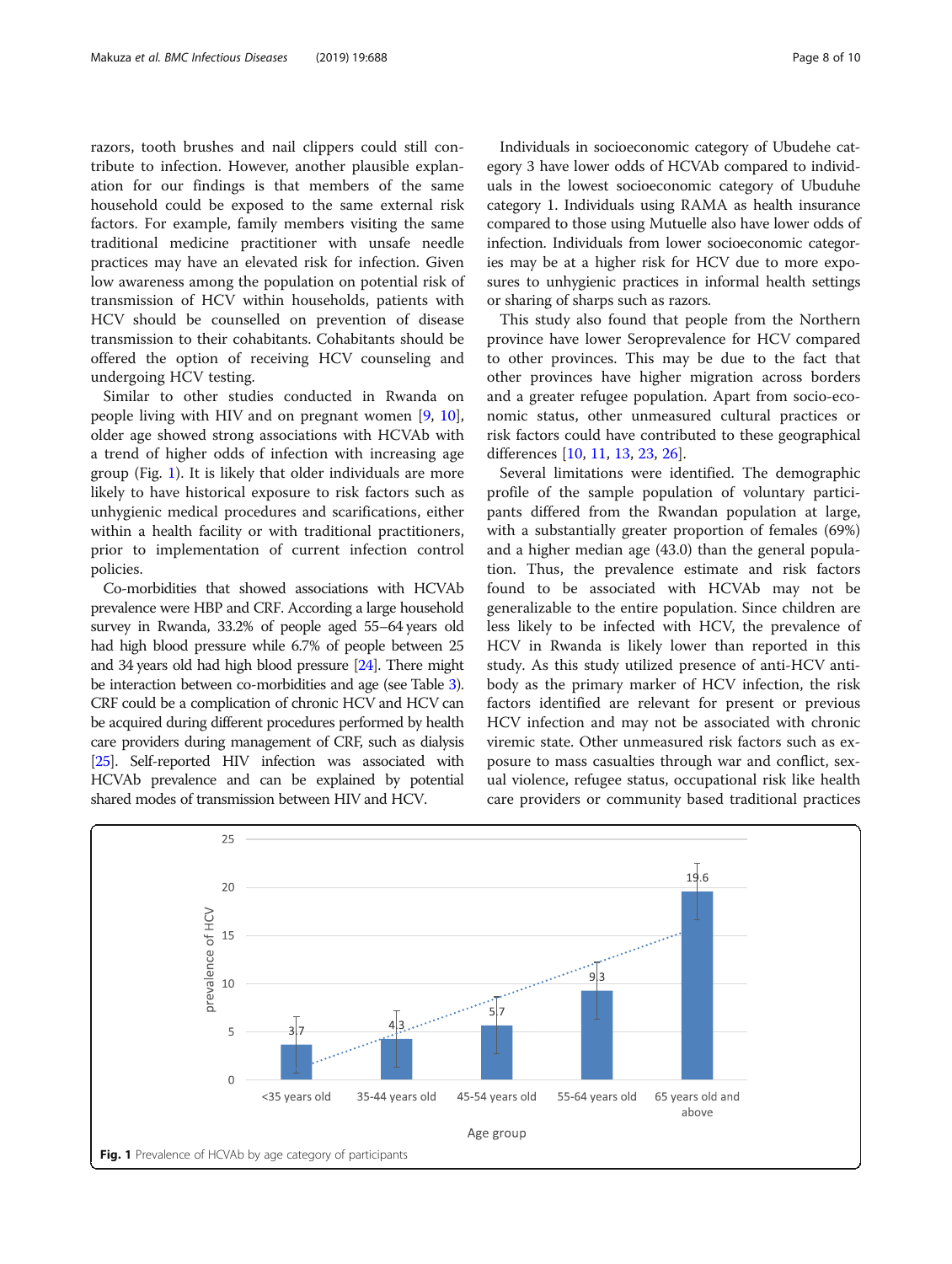<span id="page-8-0"></span>may have been more prevalent historically. Key populations, such as injection drug users and men who have sex with men, were not specifically identified or characterized in this study, though the proportion of individuals with these risk factors have been previously reported to be low in the Rwandan general population [[27\]](#page-9-0). Lastly, this study relied on routinely collected data and self-report to assess clinical variables (e.g. HIV status) or historical exposure which may have led to misclassification. Participants are likely to have underreported at random with respect to the outcome due to poor recall of historical events. If a true association exists between HCV infection and variables identified in this study, then random misclassification of exposures would have led odds ratio towards the null. If exposures were recorded accurately, we would expect to obtain the true effect of the known risk factors on HCVAb. Also plausible is that individuals with lower health literacy had lower awareness of risk factors. These individuals could have had either higher risk for HCV infection due to more exposures to less hygienic health practices or lower risk for HCV due to less healthcare-seeking overall.

## Conclusion

HCV is a worldwide epidemic that can cause death and severe liver disease complications especially in low- and middle-income countries and has been identified as a public health problem in Sub-Saharan Africa. The high HCVAb seroprevalence found in this study reiterates the importance of addressing the HCV burden in both Rwanda and in sub-Saharan Africa. Screening should be universal and priority for testing and screening should be given to people who are at high risk such as older age, lower socioeconomic status, geographic variation, history of traditional surgical practices, and family exposures for both prevention and screening as Rwanda commits to achieving WHO targets of eliminating HCV by 2030.

#### Abbreviations

CI: Confidence Interval; CRF: Chronic Renal Failure; ELISA: Enzyme-Linked Immunosorbent Assays; HBV: hepatitis B virus; HCV Ab: Hepatitis C Virus Antibody; HCV: Hepatitis C Virus; HIV/AIDS: Human Immunodeficiency virus/ Acquired Immunodeficiency Diseases Syndrome; MEDIPLAN: Private insurance initiated by Insurance Company called SORAS; MINALOC: Ministry of Local Government; MMI: Military Medical Insurance; OR: Odd Ratio; PLHIV: People Living with HIV; RAMA: La Rwandaise Assurance Maladie: Health insurances for employees of public and private sectors; RBC: Rwanda Biomedical Center; SPSS: Statistical Package for the Social Sciences; TB: Tuberculosis; WHO: World Health Organization

#### Acknowledgements

We especially thank the participants and health care providers from hospitals and health centers where screening took place, as this study would not have been possible without them. We also thank the Ministry of Health and Rwanda Biomedical Center (RBC) and Ministry of Health leaders especially Dr. Jeannine U. Condo, Director General of RBC and Dr. Jean Pierre Nyemazi, Permanent Secretary in the Ministry of Health and other RBC staff for their generous assistance and support.

#### Authors' contributions

MJD, CJL, NCK, UJ, SU, DD, DSM, JS, MS, NMP, NG, MH and SN developed the study protocol and study design. MJD, CJL, NCK, UJ, SU, DD and JS collected the data. MJD did the data analysis and developed the figure and tables. All authors participated in interpretation of the data. MJD did the literature review and wrote the first draft of the manuscript. All authors reviewed and provided critique of the manuscript. All authors read and approved the final manuscript.

#### Funding

The screening of hepatitis C virus was funded by the Government of Rwanda. The funder has no direct involvement in study design and data collection. The design of the study, analysis, interpretation of data and writing the manuscript were conducted independently by authors.

#### Availability of data and materials

The datasets generated during the current study are not publicly available but are available from the corresponding author on reasonable request.

#### Ethics approval and consent to participate

The ethical procedures for the collection of these data were governed by the Medical Research Council of Rwanda and site authorizations were obtained from the Ministry of Health for hosting sites. Secondary analyses of routinely collected data are exempt by the Rwanda Biomedical Center. The approval for utilization of data was obtained by Rwanda Biomedical Center (No 2407/RBC/2019).

#### Consent for publication

Not Applicable.

#### Competing interests

This study used routine data collected by Rwanda Biomedical Center. The authors declare that they have no competing interests.

#### Author details

<sup>1</sup>IHDPC Department, Rwanda Biomedical Center, Po Box 7162, Kigali, Rwanda. <sup>2</sup> Health Department, Clinton Health Access Initiative (CHAI), Kigali, Rwanda. <sup>3</sup>School of Population and Public Health, University of British Columbia, Vancouver, Canada. <sup>4</sup> Division of Global Health Equity, Brigham & Women's Hospital, Boston, USA. <sup>5</sup>Department of Infectious Disease at the Alfred Hospital and Infectious Diseases Epidemiology, Monash University in Melbourne, Melbourne, Australia.

## Received: 10 May 2019 Accepted: 26 July 2019 Published online: 05 August 2019

#### References

- 1. World Health Organization. Global hepatitis report, 2017. (2017). doi: ISBN 978–92–4-156545-5.
- 2. Bartenschlager R, et al. Critical challenges and emerging opportunities in hepatitis C virus research in an era of potent antiviral therapy: considerations for scientists and funding agencies. Virus Res. 2018;248: 53–62.
- 3. Petruzziello A, Marigliano S, Loquercio G, Cozzolino A, Cacciapuoti C. Global epidemiology of hepatitis C virus infection: an up-date of the distribution and circulation of hepatitis C virus genotypes. World J Gastroenterol. 2016; 22:7824–40.
- Cornberg M, et al. A systematic review of hepatitis C virus epidemiology in Europe , Canada and Israel; 2011. p. 30–60. [https://doi.org/10.1111/j.14](https://doi.org/10.1111/j.1478-3231.2011.02539.x) [78-3231.2011.02539.x.](https://doi.org/10.1111/j.1478-3231.2011.02539.x)
- Shiferaw F, Letebo M, Bane A. Chronic viral hepatitis: policy, regulation, and strategies for its control and elimination in Ethiopia. BMC Public Health. 2016;16:1–13.
- 6. Karoney MJ, Siika AM. Hepatitis C virus ( HCV ) infection in Africa : a review. Pan Afr Med J. 2013;8688:1–8.
- 7. Eze JC, et al. Prevalence and risk factors for hepatitis c and human immunodeficiency virus coinfection among children in Enugu Nigeria. Afr J Infect Dis. 2014;8:5–8.
- 8. Semugoma NP, et al. Hepatitis C: a south African literature review and results from a burden of disease study among a cohort of drug-using men